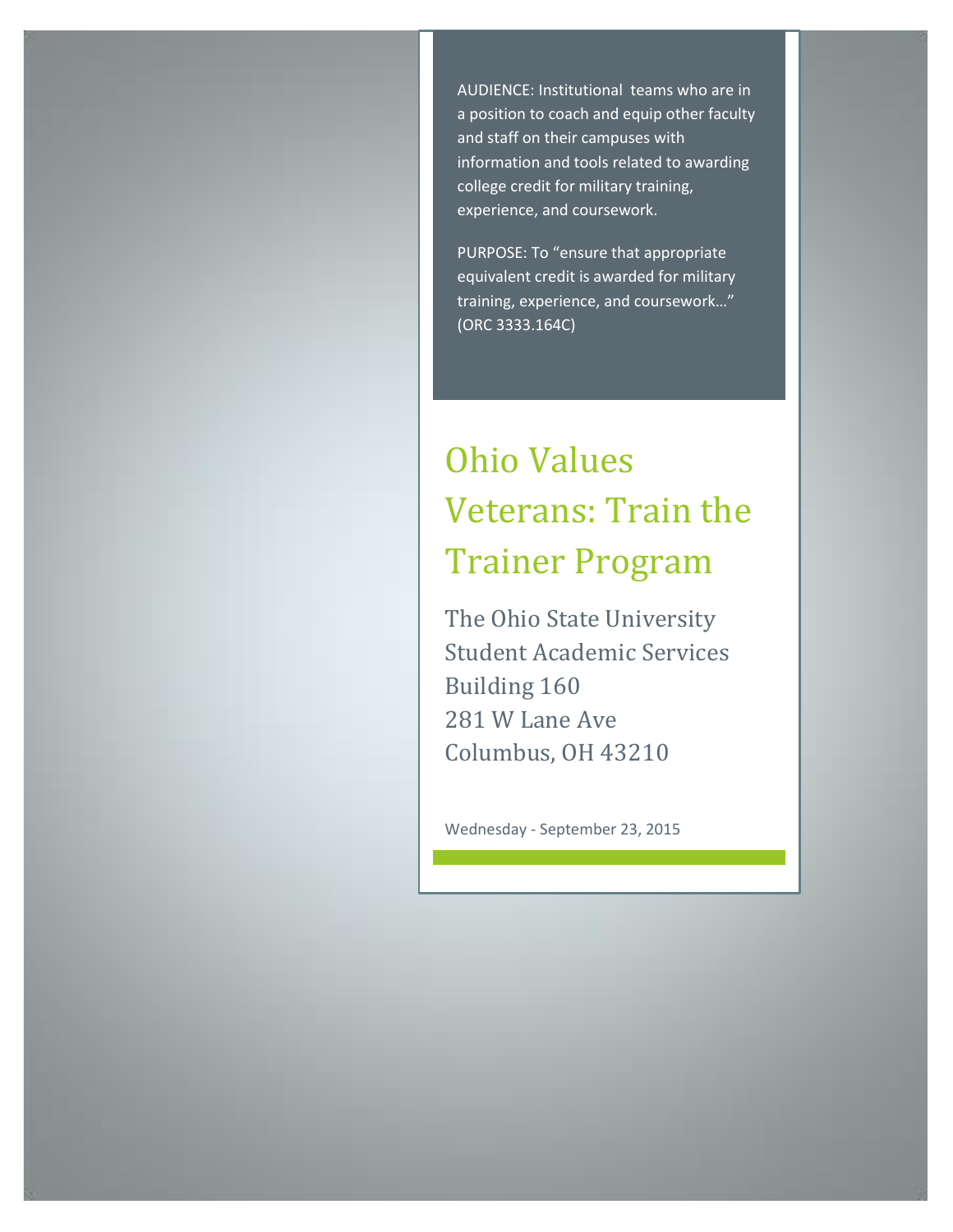

## **Ohio Values Veterans**

Awarding Credit Toward College & Professional Licenses for Military Experience





## **REGISTRATION & CHECK-IN** 9:00 AM - 9:45 AM Room 285-289 **WELCOME SESSION Jared Shank** 9:45 AM - 10:00 AM Room 285-289 Welcome & Introductions Agenda Overview • Fill out Pre-Survey **TEACHING MODULE Teresa Johnson** 10:00 AM - 10:30 AM Room 285-289 • Kolb's Cycle, Backward Design, Introduce Action Plan **AMERICAN COUNCIL ON EDUCATION (ACE) MODULE Patricia Brewer** 10:30 AM - 11:30 AM Room 285-289 Joint Services Transcript, ACE Guide, Credit Review Process **ODHE MODULE Jared Shank** 11:30 AM - 12:45 PM Room 285-289 Transition/Translation, GI Bill, HB488, OVV Toolkit, MTAGs • Transferology, Other PLA ideas, CCAF credit **LUNCH** 12:45 PM - 1:30 PM Room 285-289 Purchased Panera lunches will be delivered • Other lunch options nearby • Sit in regional groups – start Action Plan **TEACHING MODULE (Cont'd) Teresa Johnson** 1:30 PM - 2:00 PM  $\blacksquare$ **CLOSING & GROUP WORK** Teresa, Patricia, & Jared<br>2:00 PM - 2:30 PM

2:00 PM - 2:30 PM

- Fill out Post-Survey
- Fill out Action Plan